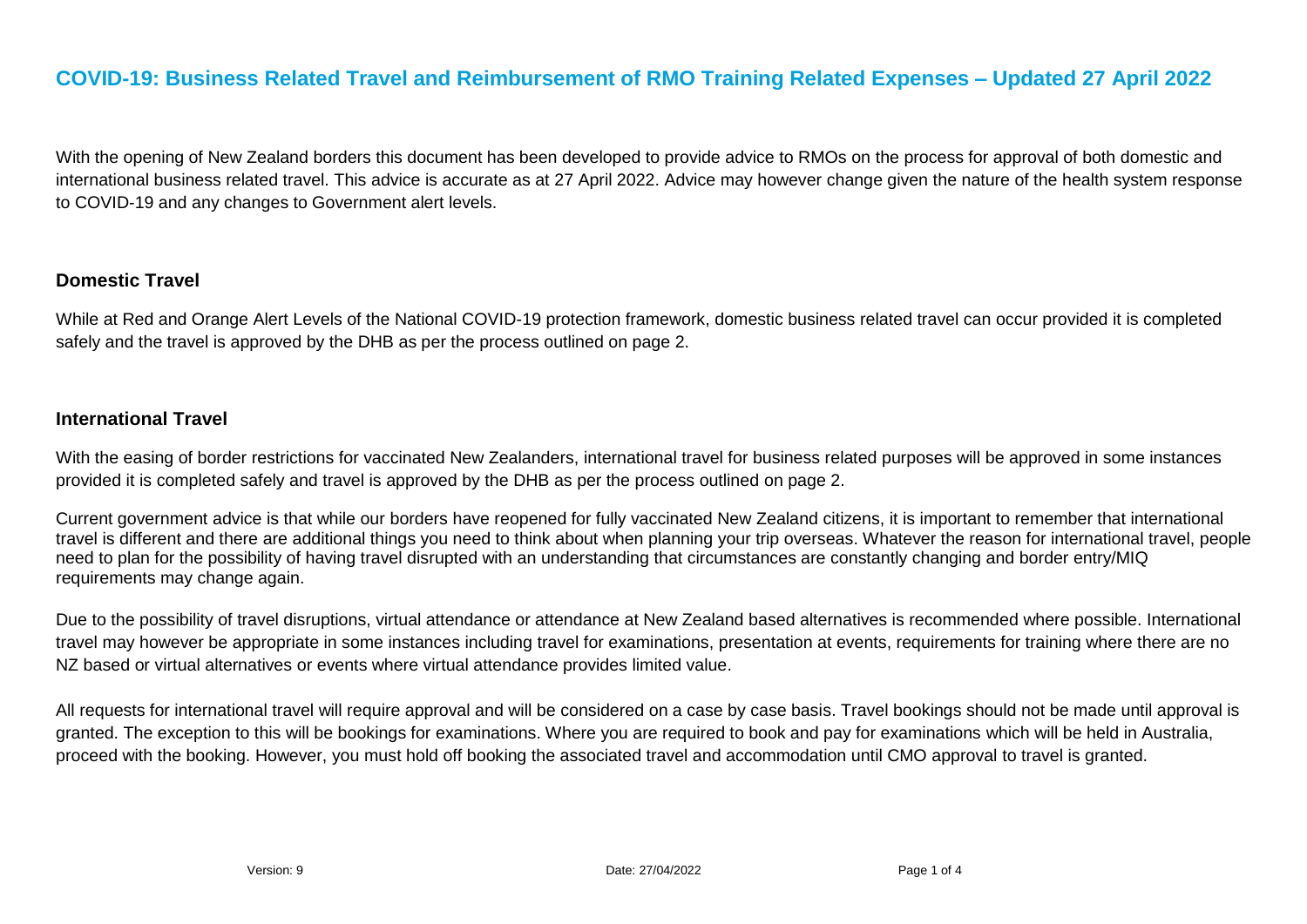It is important to note that where leave is approved for domestic and international business related travel, approval via the process outlined below is still required before proceeding with booking.

## **Application Process**

Detailed below is the application process to seek DHB approval for business related travel, including travel training, education, conference, examination and seminar or meeting attendance. In considering applications, consideration will be given to balance individual training requirements and service needs. Applications for business related travel are to be sent to [rmoreimbursements@nra.health.nz.](mailto:rmoreimbursements@nra.health.nz)



#### **Please ensure you include the following information to ensure a timely response;**

- Name and details of course/conference/exam
- Travel location and dates
- Vocational pathway

### **Where applications are for international travel, the following supporting documentation is required,**

- 1. Evidence from the course, conference or training provider confirming that,
	- a. There are no New Zealand based alternatives
	- b. Remote meeting options are unavailable or inappropriate
- 2. A letter of support from your Supervisor of Training or VTC Chair for attendance at courses and conferences. To note, this is not required for travel for examinations.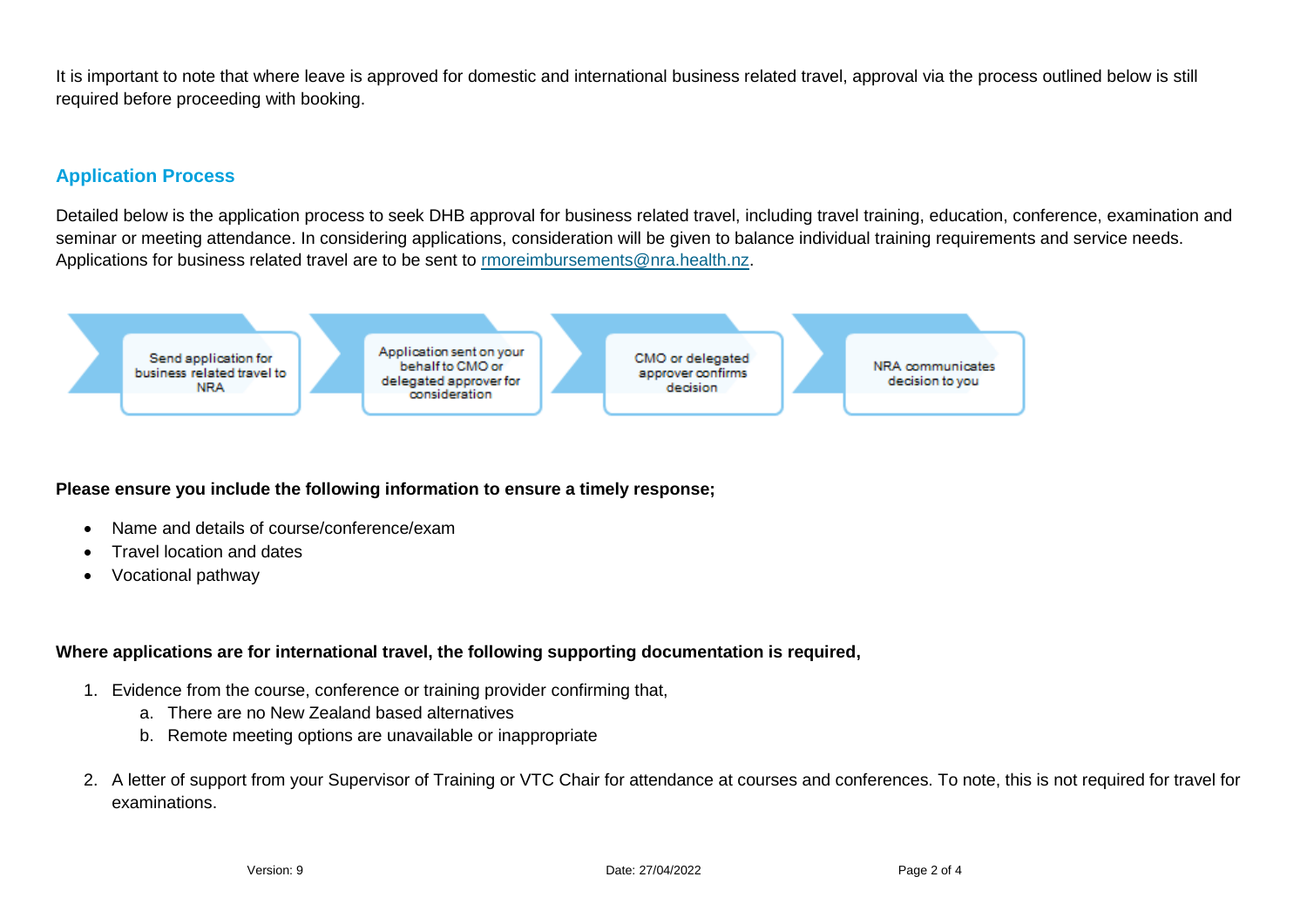3. Confirmation from your Clinical Director supporting your travel including cover arrangements and mitigations if your return to work is delayed due to COVID-19 (e.g. a lockdown or isolation requirements)

To note, the reimbursement of any course/conference is subject to meeting the standard reimbursement criteria. Clarification on these criteria is available at: <http://www.aucklanddoctors.co.nz/rmos/currentemployees/>

#### **Refund Process**

Detailed below is the process for refund and reimbursement of RMO training related expenses and continuing medical education (where applicable) due to restrictions on business related travel. The expectation is that refunds will be sought for all course/conferences and associated travel and accommodation in the first instance.



# **FAQs**

To support with the application of the process and clarify next steps for seeking reimbursement or refund of training related expenses the following FAQs have been developed:

### **International Travel**

- **1. I haven't booked any travel or accommodation for my international course/conference yet** 
	- a. Consider whether;
		- i. activities can be undertaken via zoom/skype
		- ii. there are other New Zealand based alternatives
	- b. If there are no alternatives, apply to NRA approval to travel. Do not book any travel or accommodation until approval to travel has been granted.